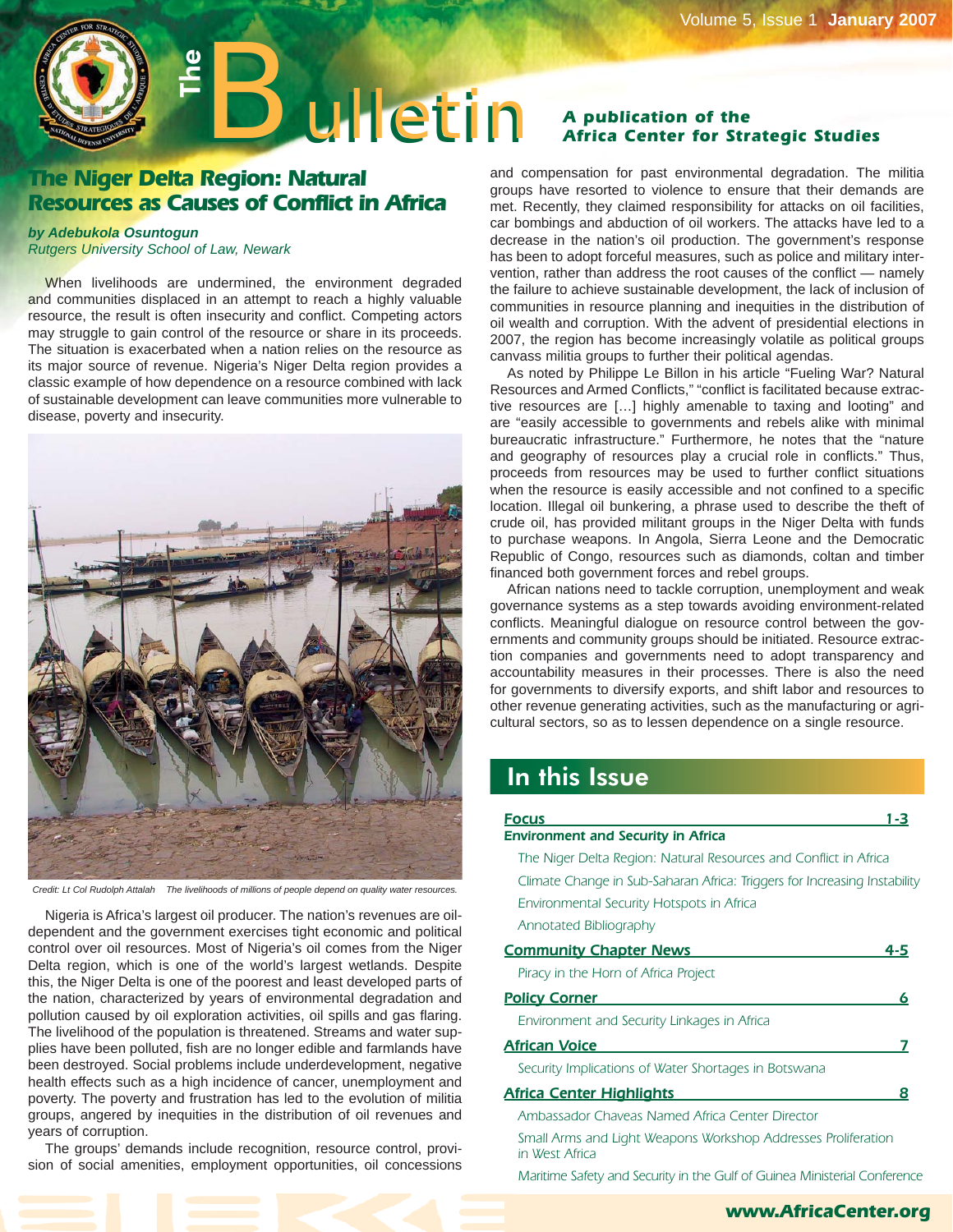# **Climate Change in Sub-Saharan Africa: Triggers for Increasing Instability**

#### *by Keith Millar Head, Sub-Saharan Africa UK Ministry of Defense, London*

Global surface temperatures rose 0.5 degrees Celsius in the 20th century – the largest increase in 1,000 years. Six of the hottest years have all occurred since 1998. According to climate experts that trend will continue as greenhouse gases from burning fossil fuels build up in the atmosphere. Without action to cut these emissions we will warm our world another 2-3 degrees Celsius within 50 years. Although everyone will be affected, the poorest countries will suffer earliest and Africa will stand out for its vulnerability.

The consequences deriving from higher temperatures, wildly fluctuating precipitation and sea level rise are already being felt in Africa and will continue to intensify. The impact of adverse climate changes will be exacerbated by the lack of adapting strategies, which are limited due to institutional, economic and financial capacity. Africa watchers should now look, instinctively, beyond the political and military dynamics that have defined regional insecurity in the past and examine the growing influence of critical environmental factors in precipitating disruptive events, contributing directly or indirectly to conflict and crisis. In short, we must redefine 'security.'

Given that a majority of Africans depend on the land for their livelihood, climate change and its impact on agriculture is crucial to the survival of the continent and its people. Food production systems, already under stress, will experience greater difficulty in accumulating food reserves. The chance of major drought occurring has already doubled from once every six years to once every three. One-third of the region has an annual rainfall of less than 700mm — the absolute limit to sustain long-term rain-fed crop production. With desertification affecting nearly half of Africa's land area, water sources are becoming more distant and harder to locate for many rural Africans. Subsistence farmers are already being forced into areas with poorer soils and rainfall, where yields are lower.

Throughout Africa, the natural resource base is steadily deteriorating, with some of the world's highest rates of soil degradation and loss of forests, pastures, wetlands and wildlife populations. Ninety percent of Africans use biological resources for food, shelter, medicine (herbal) and income. Nevertheless, in the future, there may be fewer alternatives or options to compensate. Millions of people's livelihoods may be affected and national economic growth could stagnate as a result of repeated crop and livestock losses. Sea level rise and floods also threaten public and private infrastructure with the potential for enormous losses. Communications, transport, and commerce would all be affected. Poorer communities will suffer most, with fewer financial reserves to re-locate or to re-build.

Competition over diminishing and increasingly valuable bioresources will lead to more environment-related instability resulting from either scarcity conflict, arising over renewable resources that can be physically seized or controlled, or group identity conflicts, caused by large-scale movement of populations brought about by environmental change. The continent's uncontrolled population growth, combined with some of the highest rural fertility rates in the world, will add severe pressures to countries already too poor to provide basic services, and accelerate damage to landscapes stressed and depleted by global warming. Poverty will increase and poor people will be more susceptible to extreme climatic events, economic fluctuations and civil strife.

Global warming is perhaps the greatest long-term threat to the continent. Aggressive mitigation measures of greenhouse gas emissions are crucial if long-term environmental and climatic changes are to be averted. Ultimately, however, for a problem created by the industrialised world, it is a cruel irony that the region least equipped to deal with the potential effects - and which generates only 3.5% of global emissions itself - may have the most to lose. The future development of strategies to address African security issues will need to reflect this new reality.

*The views expressed are those of the author and not of the UK Ministry of Defense.*

# **Environmental Security Hotspots in Africa**

### *by Dr. Anthony Turton*

*Natural Resource and Environment Unit Council for Scientific and Industrial Research, Pretoria*

The notion of environment and security is best encapsulated within the human security discourse, which seeks to build security from below by focusing on three core issue-areas. These are best defined as:

- Freedom from want, which translates into a need for economic development that ensures household livelihood security.
- Freedom from fear, which translates into a system with checks and balances ensuring social justice and the rule of law at all levels of society.
- Freedom from hazard impact, which translates into the need for safety nets when segments of society are exposed to extreme events.

These issues are best illustrated by two simple case studies, which can be thought of as environmental security hotspots in Africa.

The first case study concentrates on the rapid environmental changes occurring in the Lake Chad River Basin. This endoreic river basin – the largest of ten inland drainage basins in Africa – is home to 30 million people. The basin is hydrologically complex, fed by both perennial and ephemeral rivers, with a delicate balance between stream flow and water level. Given that endoreic river systems do not flow into the sea, water evaporates from a terminal



2 **<sup>N</sup>ATIONA<sup>L</sup> <sup>D</sup>EFENS<sup>E</sup> <sup>U</sup>NIVERSIT<sup>Y</sup>**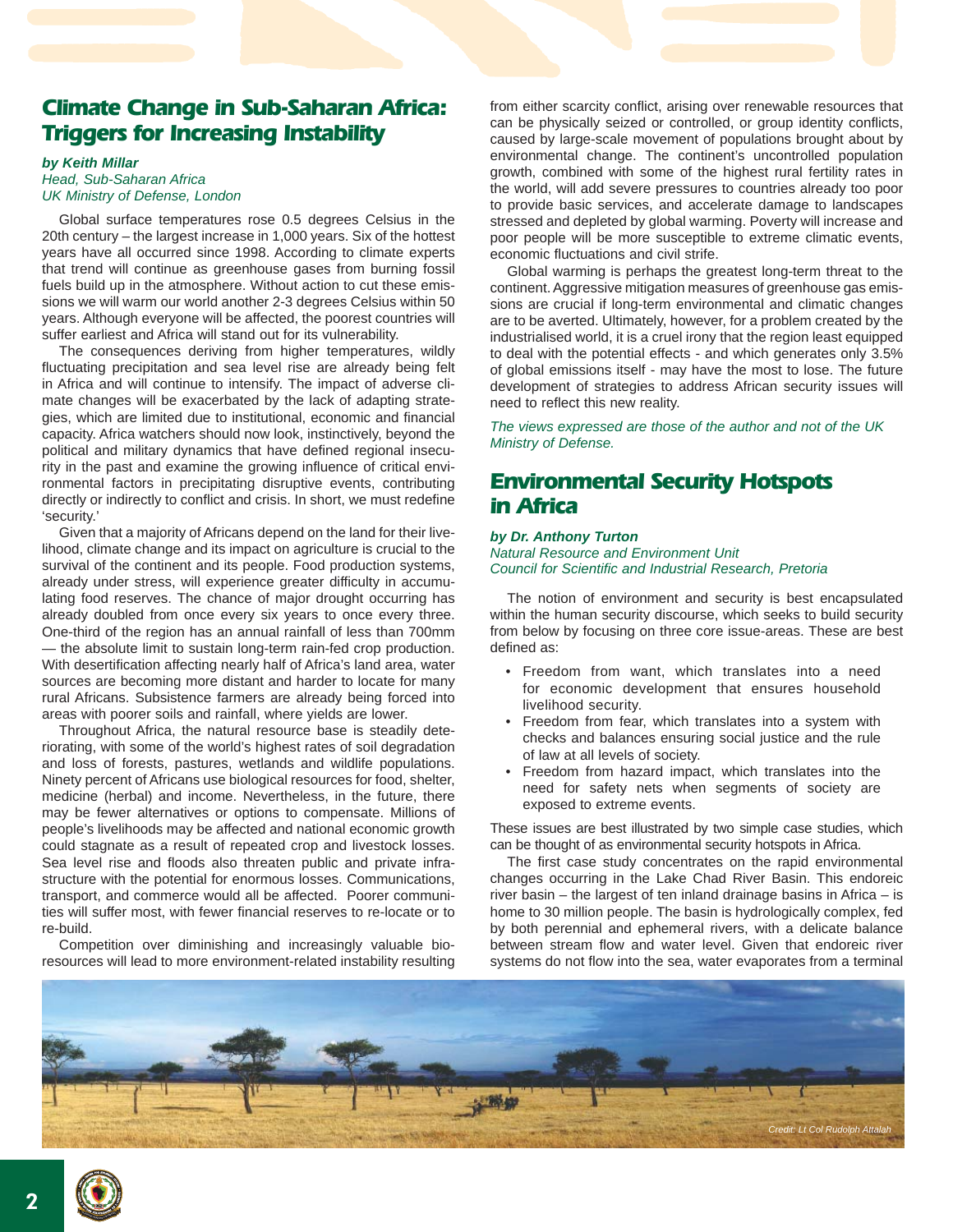lake, leading to high salinity. As things now stand, stream flow is decreasing, in part by over abstraction, and in part due to global climate change. The resulting condition is a rapidly decreasing lake area. This is driving ecosystem change, which in turn is causing a major loss of ecosystem integrity. As people lose access to goods and services formerly provided by the ecosystem, they migrate. The current Darfur crisis is driven in part by ecological changes taking place in the Lake Chad Basin. It is not too far fetched to predict a range of Darfur-type crises all around the Lake Chad Basin in the next decade.

The Lake Victoria area constitutes the second hotspot. Situated in the upper reaches of the Nile River Basin, draining Rwanda, Burundi, Tanzania, Kenya and Uganda, Lake Victoria is a sub-system of a larger complex basin with a history of politically motivated massacres. The best known of them is the 1994 Rwandan genocide. What makes this genocide relevant to an environmental security discourse is that the core driver was land. In this regard, the doctoral work by Leif Ohlsson gives considerable insight into the dynamics of the process (Ohlsson, L. 1999. Environment, Scarcity and Conflict: A Study of Malthusian Concerns.) Rwanda has a high population density and,



*Africa has 63 river basins that cross international borders, ten of which do not drain into the sea and are thus endoreic. The largest is the Lake Chad Basin, followed by the Okavango River Basin.* 

in the absence of a diversified economy, access to land became the sole subsistence base. The traditional practice of dividing land among male members of the family ultimately resulted in smaller farms, eventually leading to unsustainability. According to Ohlsson,



*Credit: Laurent Tricottet Lake Victoria.*

this triggered the genocide, which was meticulously planned using records left by the former French colonial masters. Other mass killings, perpetrated by the Lords Resistance Army in Uganda, are currently underway in the same basin. There are records of unspeakable horrors including mass rape, removal of body parts, hacking off of lips, ears and hands of live victims, as well as kidnappings of children. Just downstream of Lake Victoria, Southern Sudan has also seen mass killings. Thus, the Lake Victoria Basin and its immediate environs have a violent recent history in which environmental issues are one of the main drivers.

These two brief case studies highlight the impact of ecological deterioration coupled with poverty. Some people can live on 2 USD a day and have a reasonable quality of life, provided the ecosystem that sustains them remains intact. Examples are found in the Mekong Delta, where extraordinary biodiversity enables a relatively good quality of life for the poor. The Lake Chad ecosystem, in turn, is simply incapable of providing the goods and services needed to complement the 2 USD a day existence. The same holds true in Lake Victoria, where rapidly collapsing ecosystems, caused by a variety of factors, are adding to the already complex set of social and political instability drivers that has seen at least 5 million people killed over the past decade. Combined, these two case studies illustrate some of the complexities associated with Africa's environmental security discourse, best understood in the context of the human security paradigm that focuses on freedom from want, fear and hazard impact.

**Levy, Marc A. "Is the Environment a National Security Issue?"** *International Security***, Vol. 20, No. 2. (Autumn, 1995), pp. 35-62.** 

Levy examines the arguments of Homer-Dixon and other proponents of the link between the environment and violent conflict in relation to the national security of the United States. He argues that, while environmental problems may pose security risks, they are not substantial enough to warrant reframing traditional ideas about defining security. Rather, he suggests that scholars incorporate more "environmental considerations into research and analysis."

#### **Homer-Dixon, Thomas F. "Environment Scarcities and Violent Conflict: Evidence from Cases."** *International Security***, Vol. 19, No. 1. (Summer, 1994), pp. 5-40.**

Homer-Dixon examines possible links between the depletion or degradation of renewable resources such as agricultural land, water, fisheries, forests and violent civil or international conflict. Evidence based on case studies from a range of countries, including conflicts between Egypt and Ethiopia and between South Africa and Lesotho, suggests that environmental scarcity causes violent conflict. Homer-Dixon suggests that security experts pay greater attention to "the social impacts of environmental scarcity" when assessing national security and developing policies and strategies.



**Annotated Bibliography: Maritime Security Annotated Bibliography: Maritime Security**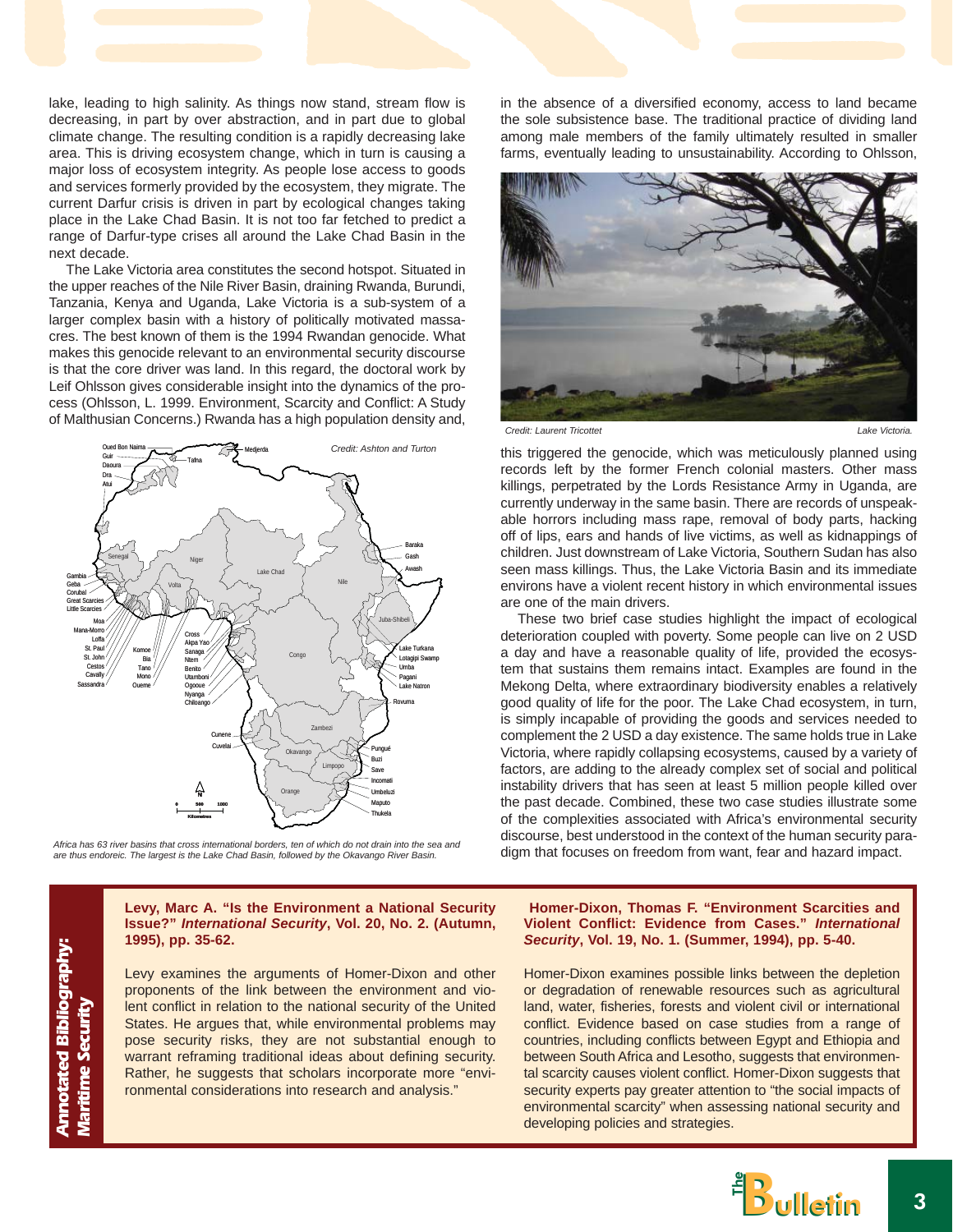

# **BENIN Inaugural Reunion Meeting**

Twenty-nine Benin Community Members attended a meeting at the Palais des Congrès in Cotonou to officially form a Benin Community

Chapter. Opening remarks were made by Africa Center Director Ambassador (ret.) Peter R. Chaveas. US Embassy Deputy Chief of Mission Rick Holtzapple also extended his welcome and relayed a supportive message from US Ambassador Gayleatha B. Brown. His Excellency Albert Agoussou, Ministre Délégué chargé de l'Intégration Africaine et des Béninois de l'Extérieur auprès du Ministère des Affaires Etrangères from Benin expressed his commitment and interest in the Benin Community Chapter and encouraged those present to be active and participate in future meetings. This event provided an opportunity for the members to choose an executive committee responsible for organizing the group and securing a date for the next official gathering.

## **BOTSWANA Distinguished Lecturers Series**

On 11 December, the US Ambassador to Botswana, Katherine Canavan, welcomed the Botswana Chapter and distinguished guests to her home to hear a presentation on comparative contemporary African politics by Dr. Nelson M. Kasfir, Professor of Government at Dartmouth University. The Chair of the Botswana Chapter, Ms. Shirley Segokgo (Participant, Regional Security Cooperation in Southern Africa: Threats, Challenges and Opportunities, September 2002), provided guests with an update on Chapter activities and introduced Dr. Kasfir. Following a lively discussion of "When Guerrillas Rule" and closing remarks by Lieutenant General Tebogo Carter Masire, community members had an opportunity to interact with each other and US Embassy staff. By all accounts, it was a fabulous evening.

# **CONTACTING THE AFRICA CENTER**

**Due to extensive maintenance, the Africa Center computer network was down in December and January. We apologize if you attempted to reach us but failed to get in touch with us. By the time you receive this issue of The Bulletin, you should be able reach us at our usual e-mail addresses or at communityACSS@gmail.com.**

## **BURKINA FASO General Assembly**



*Mme. Fatimata Vicens, Chapter President. Credit: ACSS*

faculty member Dr. Mathurin Houngnikpo presented a brief update on Africa Center events. Formal presentations on Chapter activities were given by Ms. Fatimata Vicens, Colonel Dominique Djindjere, and Mr. Alexandre Ouedraogo.



*Credit: ACSS Community members Mme. Idiema Véronique Kando and Mr. Siméon Sawadogo attended the SALW workshop.*

On 5 December, the Burkina Faso Community Chapter held a General Assembly meeting in Ouagadougou. This event served to brief the Africa Center, the US Embassy in Ouagadougou and participants in the Africa Center's Small Arms and Light Weapons Workshop on the results of their 2006 training program on good governance and rule of law. US Ambassador Jeanine Jackson made welcoming remarks and Africa Center

## **CHAD Reunion Reception**

The Chad Community Chapter has received formal recognition and approval from President Idriss Déby Into. This approval allows Chapter members to formally organize their plans and hold

meets as an association. To celebrate this important milestone, the US Embassy in N'Djamena held a reception for the Chadian Community on 14 September. US Ambassador Marc M. Wall and Defense Attaché Lieutenant Colonel Timothy Mitchell cohosted the event and voiced their continued support of the Chapter's activities.



*Community members Col. Zakaria Nguobongue and Col. Moussa Nadji.*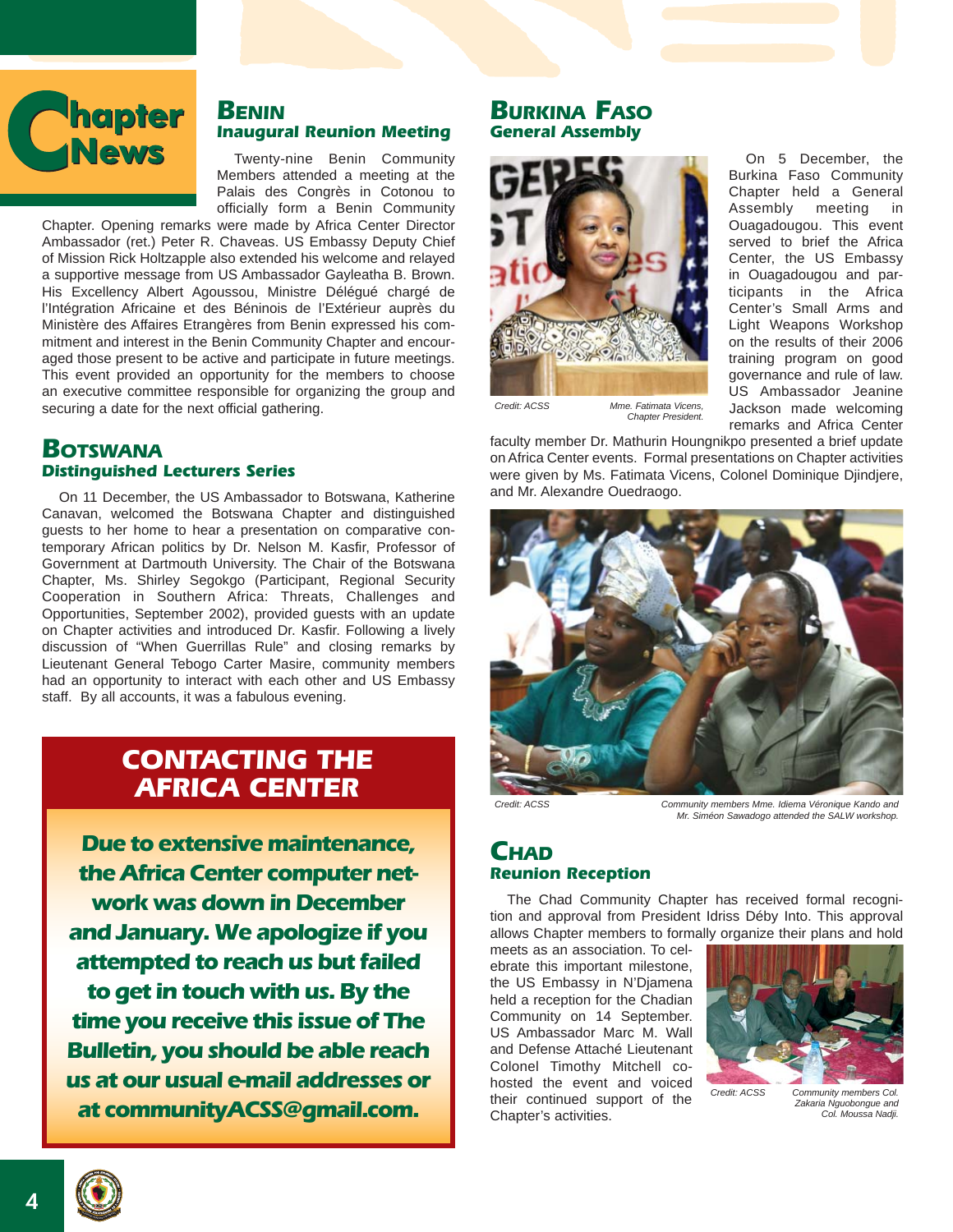### **REPUBLIC OF THE CONGO Ratified Constitution**

In October 2006, the Republic of Congo Community Chapter held two General Assemblies. Community members ratified the Chapter

constitution and by-laws, and elected a five-member executive committee, led by Mr. Gabriel Nzambila as President and Colonel (Ret.) Alphonse Tsila as Secretary General. The Chapter has determined two thematic areas of focus for 2007 events: Border Security and Youth Integration in Post-Conflict Societies.



*Major General Charles Richard Mondjo, Chef d'Etat Major Général des Forces Armées, and Mr. Gabriel Nzambila, Senator and President of the Republic of Congo Community Chapter.*

## **UGANDA Workshop and Capstone Exercise**

In December, the Uganda Chapter organized a workshop on security sector reform as it pertains to East African integration. The workshop brought together key stakeholders from the wider security sector in Uganda, including all the Ugandan community members, and six community members from Burundi, Kenya, Rwanda, and Tanzania. At the heart of the two-day program was a Capstone exercise featuring three fictitious island nations that were encountering a range of security threats and were, therefore, considering sub-regional integration. Participants, split into four groups, were asked to role-play and develop a comprehensive strategy to combat the nations' shared security threats. Guest speakers included His Excellency YK Museveni, community members from five countries and Dr. Matt Houngnikpo from the Africa Center. At the end of the workshop, the Uganda Chapter developed a list of recommendations which they will present to the Minister of East African Community Affairs. These recommendations are available upon request.

*Community Members: Please contact Jessica Coulibaly (coulibalyj@ndu.edu) or Mary McGurn (mcgurnm@ndu.edu) if you have been promoted, changed job positions, or moved in the past year. We love to hear from you!*

# **Africa Center Kenya Community Project**

### **Piracy off the Coast of the East and Horn of Africa Nairobi, Kenya; October 2006**

*The following is an excerpt from the Africa Center Kenya Community project on Piracy and Maritime Security in the Horn of Africa. This portion of the research paper explores the distinction between the issue of piracy and terrorism.*

A distinction between piracy and terrorism is important largely due to the fact that both concepts are often used interchangeably and can be misleading. Piracy is defined as an economic crime on the sea for a financial gain while terrorism is a criminal activity with a political imperative. The two definitions demonstrate that piracy and terrorism are fundamentally different in context. The following matrix (below) elaborates their fundamental differences.

| <b>Terrorism</b>                                                          | <b>Piracy</b>                                                             |  |
|---------------------------------------------------------------------------|---------------------------------------------------------------------------|--|
| Driven by a political imperative.                                         | No political objective, economic gain is the main driving force.          |  |
| Terrorism is seen as an expression of political strategy.                 | Piracy is seen as an expression of barbarism, alienation, and<br>poverty. |  |
| Insurgents resort to terrorism as a method of intimidation and            | Pirates resort to piracy as a method of obtaining economic gains          |  |
| coercion to demand change in policy.                                      | and immediate gratification.                                              |  |
| Terrorists resort to acts of terrorism as a means to an end (pure         | Pirates use piracy as a means to an end, and usually planned at           |  |
| Terrorism), usually at a national or subnational level.                   | an individual or sub-group level.                                         |  |
| Terrorism can create revolutionary conditions.                            | Piracy does not posses revolutionary capability.                          |  |
| Terrorism is systematic, deliberate, and sustained over time. It requires | Piracy represents spontaneous, erratic, and uncoordinated acts            |  |
| a sustained commitment. Terrorism occurs on land, sea and air.            | of violence in the sea.                                                   |  |
| Terrorism is ideologically and or religiously driven. Underlying          | Piracy is economically driven. The underlying causes can be               |  |
| causes can be sought in economic, political, and social conditions.       | sought in prevailing economic conditions.                                 |  |

However, despite distinctions between piracy and terrorism, the two possess similarities: Firstly, piracy and maritime terrorism are viewed as transnational threats to international peace and security. Secondly, and in light of International Law, piracy and maritime terrorism are transnational crimes. This demands that both acts be treated as fundamental crimes against humanity. Thirdly, piracy and terrorism employ violence by using similar weapons. Finally, piracy and maritime terrorism overlap due to the fact that some conditions that allow piracy are also similar to underlying causes of terrorism. This convergence suggests the difficulty of discerning where either piracy or terrorism start. As a result of these similarities, piracy in East and Horn of Africa does not fit into a single cause category.

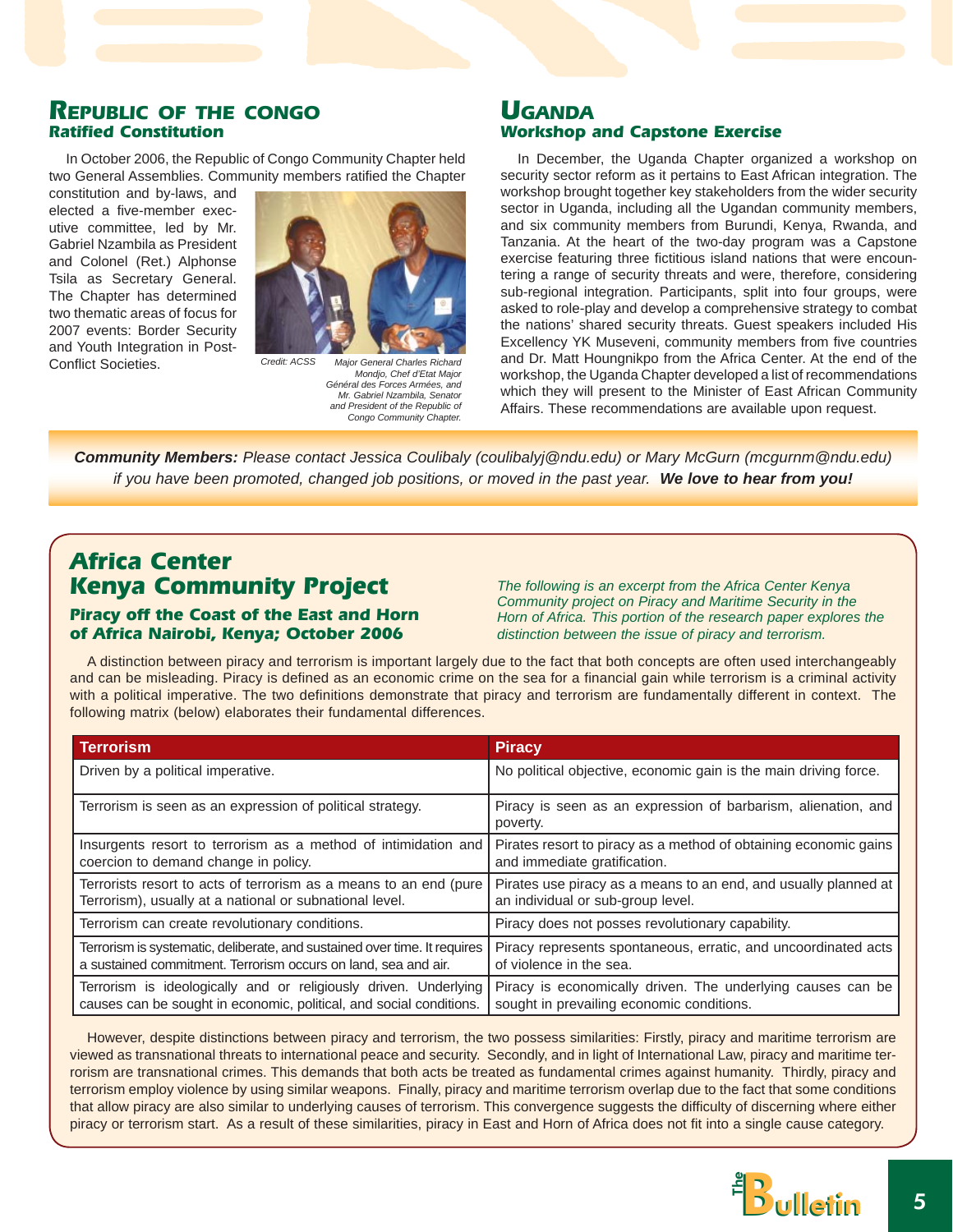

# **Environment and Security Linkages in Africa**

*by Mike Chaveas Africa Program Specialist US Forest Service International Programs, Washington, DC*

On a continent of vast natural resource wealth such as Africa, where the majority of people rely upon the land for their livelihood, environmental conditions are inseparably linked to good governance, economic development and security. Ignoring these links diminishes long-term possibilities for sustainable solutions to the continent's security problems.

The term "environment" comprises a host of renewable natural resources along with all the economic, social, cultural and health benefits they provide. Forests, wildlife, air, water, plants, biodiversity and soil all fall under the "environment" umbrella. Like others, Africans rely on their environment for clean drinking water, agricultural products, hydroelectric power, fuelwood, construction materials, protein sources and ecotourism revenues. However, effective and sustainable management efforts have been hampered by a lack of capacity, staff and resources as well as by widespread corruption.

The loss or degradation of these environmental resources, or the non-equitable access to them, leads to loss of livelihood secu-



*Credit: Mike Chaveas Population pressures and a lack of safeguards to protect natural resources, as exemplified in Burundi by intensive small plot agriculture on steep hillsides which have been cleared of forest cover, contributes to a lack of livelihood security and can threaten long term stability.*

rity, health problems and conflict, which can threaten the stability of entire countries or regions. Numerous violent conflicts in Africa have been created, fueled or prolonged by environmental factors. Environmental degradation, a scramble to exploit valuable natural resources and severe land shortages have led or significantly contributed to bloodshed in Liberia, the Democratic Republic of Congo, Rwanda and Burundi. An important common underlying factor in these types of conflict has been ineffective or corrupt governance of natural resource sectors, leading to inequitable access to their benefits. Additionally, shortages or severe degradation of land and soil resources, fuelwood or clean drinking water lead to smaller

local conflicts and endanger development efforts and the long term future and stability of many countries.

The link between environment and security is well illustrated through the case of Liberia's forest resources. During the country's



14 years of armed civil conflict, Liberian warlords, including former President Charles Taylor, financed their arms purchases with revenues obtained from illegal timber concessions. The imposition of timber sanctions by the United Nations Security Council, motivated by the rec-

*Credit: Nitza Sola-Rotger In Africa, people's livelihoods are inextricably linked to the land and land-dependent resources.*

ognition of the link between conflict and the use of forest resources, contributed significantly to the fall of the Taylor regime and the end of armed conflict. The country's forests are an important economic resource for Liberia's development. Nevertheless, without effective governance and accountability in this sector, a return to the timber for arms trade remains a possibility. In order to ensure long-term stability, forest sector reforms cannot be separated from other government reforms.

The case of Liberia also demonstrates how natural resource management can be transformed to benefit a country's population.

> A natural asset that is managed in a transparent and accountable fashion can contribute to a peaceful future for a post-conflict nation. The Liberia Forest Initiative (LFI) – a US Governmentled program which coordinates activities among government, international and non-governmental organizations to rehabilitate the Liberian forest sector – has been working towards this goal. The LFI began work in 2004 to assist the Liberian government in achieving economically, ecologically and socially sustainable forest management through commercial forestry, conservation and community forestry. In order to improve forest sector management, several components are being addressed, including establishing transparent financial management practices and equitable allocation of revenue generated from timber harvesting; providing the agency mandated to manage the nation's forests with the appropriate levels of staff, skills and financial and material resources to effectively carry out this mandate; and assisting Liberian authorities with effective enforcement of forest resource laws. A well managed and transparent forest

sector will contribute much needed tax revenue for the country and long-term employment opportunities for its citizens.

The benefits of good governance of natural resources, along with effective enforcement of laws and a transparent judicial and legal process extend well beyond the environment and natural resource sectors. Security strategies should be linked to areas that ensure local people's livelihood security. In Africa, people's livelihoods are inextricably linked to the land and land-dependent resources. In this context, the link between the environment and good governance, economic development and security in Africa is a clear one.

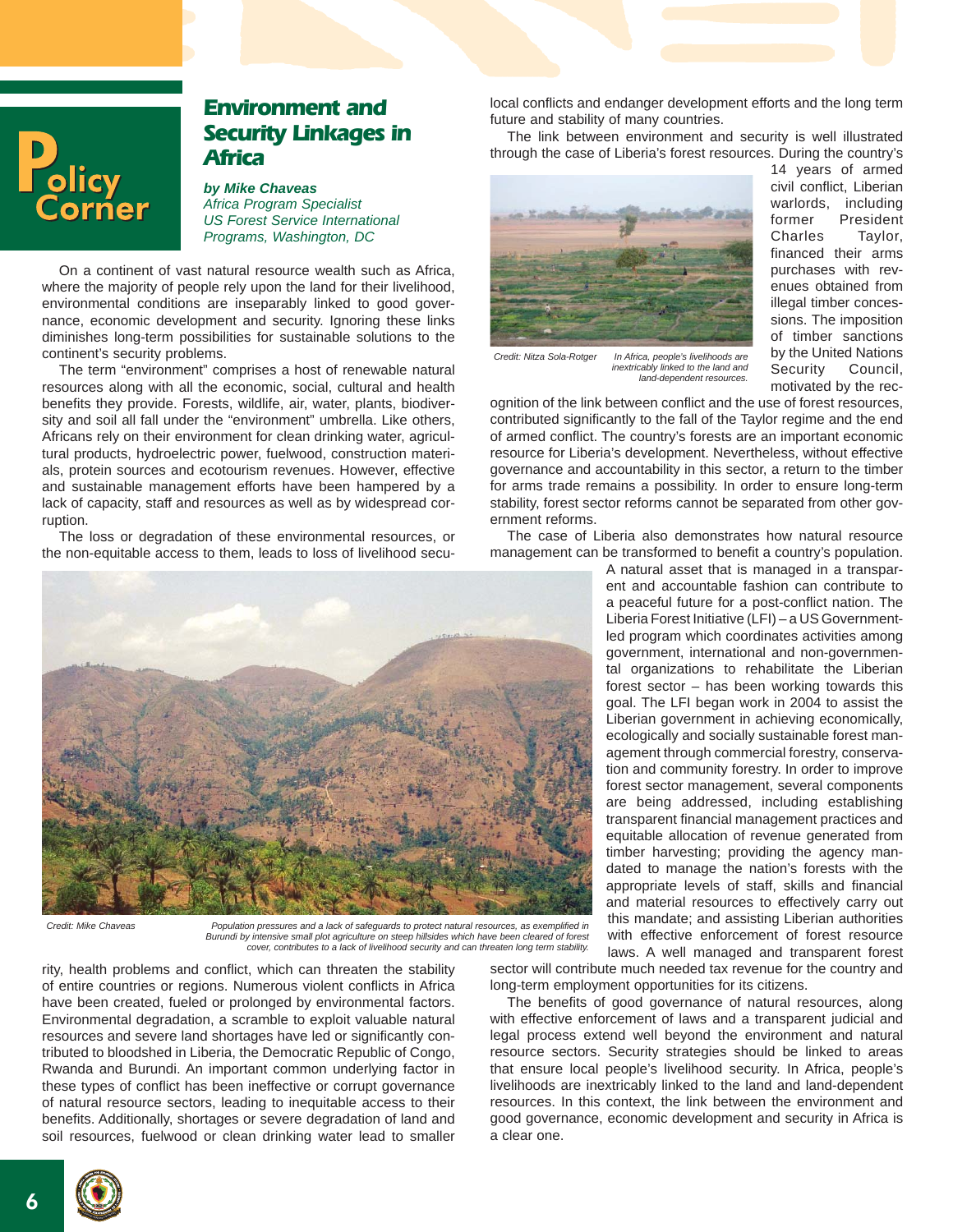## **Security implications of Water Shortage in Botswana**

#### *by Colonel Peter F. Magosi*

*Staff Officer, Botswana Defense Force Headquarters, Gaborone*

Water scarcity poses challenges to development and security. Botswana is in a difficult situation as it shares its river basins with other countries – the Okavango river basin with Angola and Namibia; the Zambezi river basin with Angola, Namibia, Zambia, Zimbabwe, Malawi, Tanzania and Mozambique; and the Limpopo river basin with South Africa, Zimbabwe and Mozambique. A few



internal rivers in the Eastern part of the country have enabled the government to invest in construction of dams in an attempt to fulfill water requirements. Nevertheless, due to current climatic conditions, water shortages remain a potential security threat not only to Botswana but to all Southern African Development Community (SADC) member states. Urbanization has increased water demand in cities and water evaporation is high due

to hot summer temperatures. These factors cause a considerable loss of trapped water. This is a potential national security threat that cannot be ignored and will compel the government to develop a strategy to avoid crisis.

The socio-economic and political implications of future water shortages require coordinated regulation of ownership, appropriation, distribution, management, protection, utilization and conservation of water resources by countries sharing the various water basins. The diversity of water users in the Okavango basin and their future needs highlight the complexity of water security issues in the region. Angola, for example, may need to expand its agricultural sector to meet the growing demand for food. It

may also seek to dam the Okavango River in order to build a hydroelectric plant for increased electricity production. Namibia will also have to meet its growing requirement for food and water by increasing its limited use of water from the Okavango River.



*Credit: Nitza Sola-Rotger*

Economic development will require higher electricity usage, establishing the Okavango River as one of Namibia's options to provide more electricity to the nation. Currently, Botswana is using limited amounts of water from the Okavango River, but population growth indicates that, by 2020, water demand for both drinking and food production will be much higher. The amount of water flowing into the delta gives the government an option to draw water from the Okavango River for these purposes. If all the countries were to implement these options, water flow into the Okavango Delta would be drastically reduced and its ecosystem would be critically affected. Botswana will be at the receiving end of the blow as tourism and the lives of the Delta community will suffer badly.



In 1998, SADC member states initiated a protocol on shared watercourse systems to facilitate prudent management of basin waters. Angola, Botswana and Namibia further established the permanent Okavango River basin Water Commission in 1994 to address water issues affecting the three countries. Another measure to harmonize water sharing in the region was initiated by Angola, Botswana, Malawi, Mozambique, Namibia, Tanzania and Zimbabwe with the signature of the Zambezi Watercourse Commission Agreement (ZAMCO) in Botswana in 2004. The Commission is intended to spread peace in the region while contributing to the integration of SADC with regards to the efficient and environmentally sustainable use of water resources.

Water security in the SADC region cannot be addressed by individual countries because river basins are shared by many countries. The question of who should use how much water for what purpose becomes extremely sensitive and requires careful coordination of all involved nations.